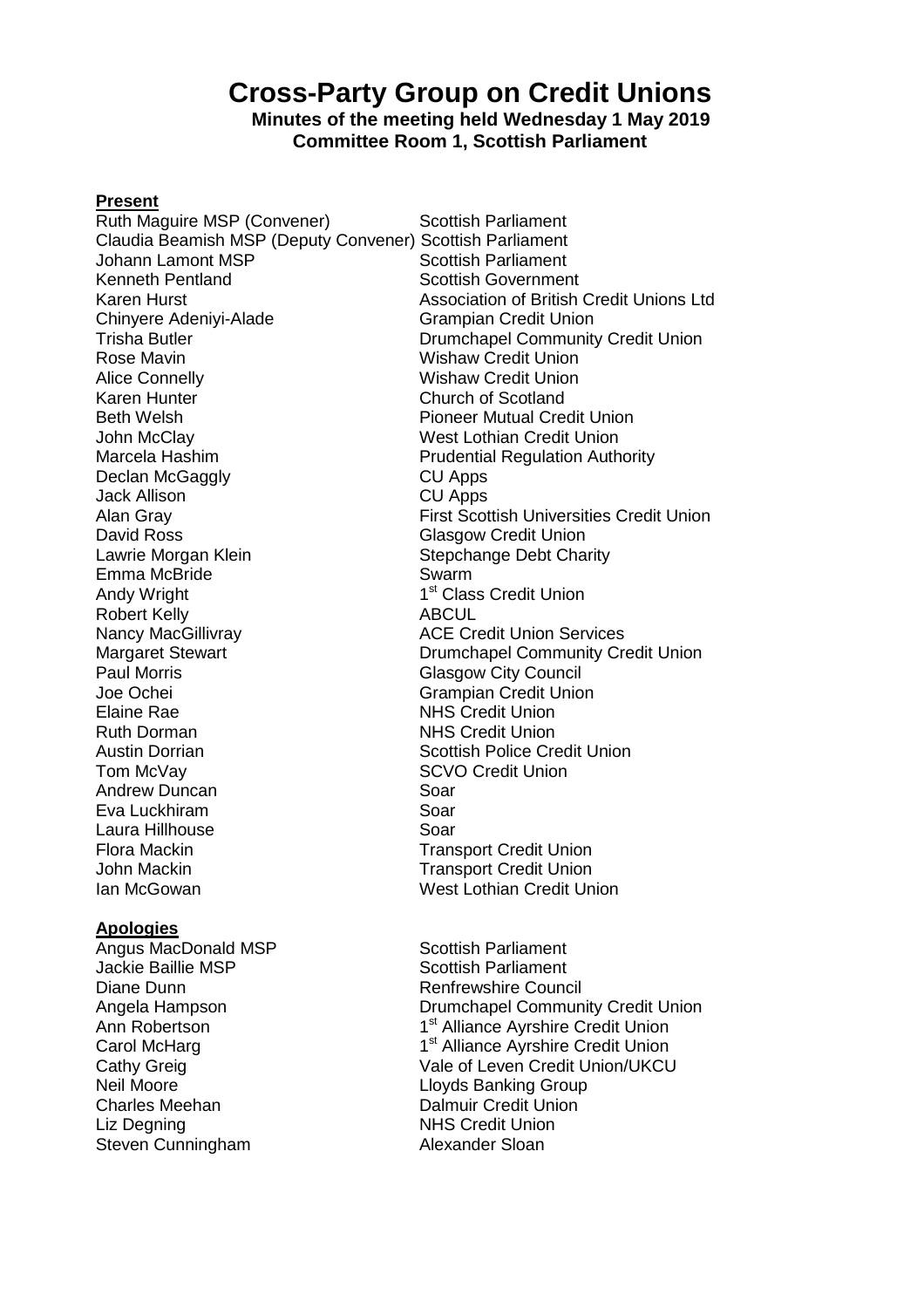# **Introduction**

Ruth Maguire MSP, Convener, welcomed the group to the meeting and noted her colleague Johann Lamont MSP was joining the meeting, and Claudia Beamish MSP would hopefully attend (Claudia arrived shortly afterwards).

It was noted that the minutes of the last meeting had been circulated and approved shortly after the previous meeting and any changes implemented.

## **Update on insolvency**

Karen Hurst, of ABCUL, provided an update on the issues relating to Protected Trust Deeds, which was the topic of a meeting of the group in 2018. Since that meeting:

- ABCUL had launched a call for evidence to gather more evidence from CUs outwith and within ABCUL's membership on practices of concern.
- The Scottish Government launched a consultation on rule changes, which closed in April. ABCUL have replied to this, and encouraged others to do so.
- A roundtable event took place in March with a number of stakeholders and credit unions to discuss some of the issues. As a result of this, a joint letter has been sent to the Minister, Jamie Hepburn, to seek a full review.
- Moving forward, ABCUL hopes the whole sector will continue to work together to strengthen our voice on this matter.
- One attendee welcomed the continuity in this being discussed at the group, and noted that it would be helpful if 'Matters Arising' was included on future agendas.

## **Fintech in Credit Unions**

Ruth Maguire introduced the first speaker, Andrew Duncan of Soar, a technology firm that has developed bespoke technology in partnership with credit unions, to speak about his work in fintech.

- Andrew spoke about the recent trends in fintech, including the fact that the phrase now being used is often 'techfin' – which refers to technology firms now moving into financial services. This demonstrates how things are changing in the finance world.
- He outlined the work Soar is doing with some credit unions, which is focused on improved engagement with their members, and frictionless transactions.
- Andrew Rabbit spoke on behalf of Incuto, who are working with a number of credit unions, with a focus on 4 main areas: member engagement, back office efficiency, banking & payments, financial education.
- He noted the importance of technology in 'nudging' people into improving financial education, for example, by allowing them to monitor how much they spend on coffee daily.
- He also discussed the potential for credit unions to do more in this space through collaboration.
- **Finally, Paul McFarlane of Glasgow Credit Union spoke about the 5 year plan to replace** their entire IT programme – they are currently three years into this.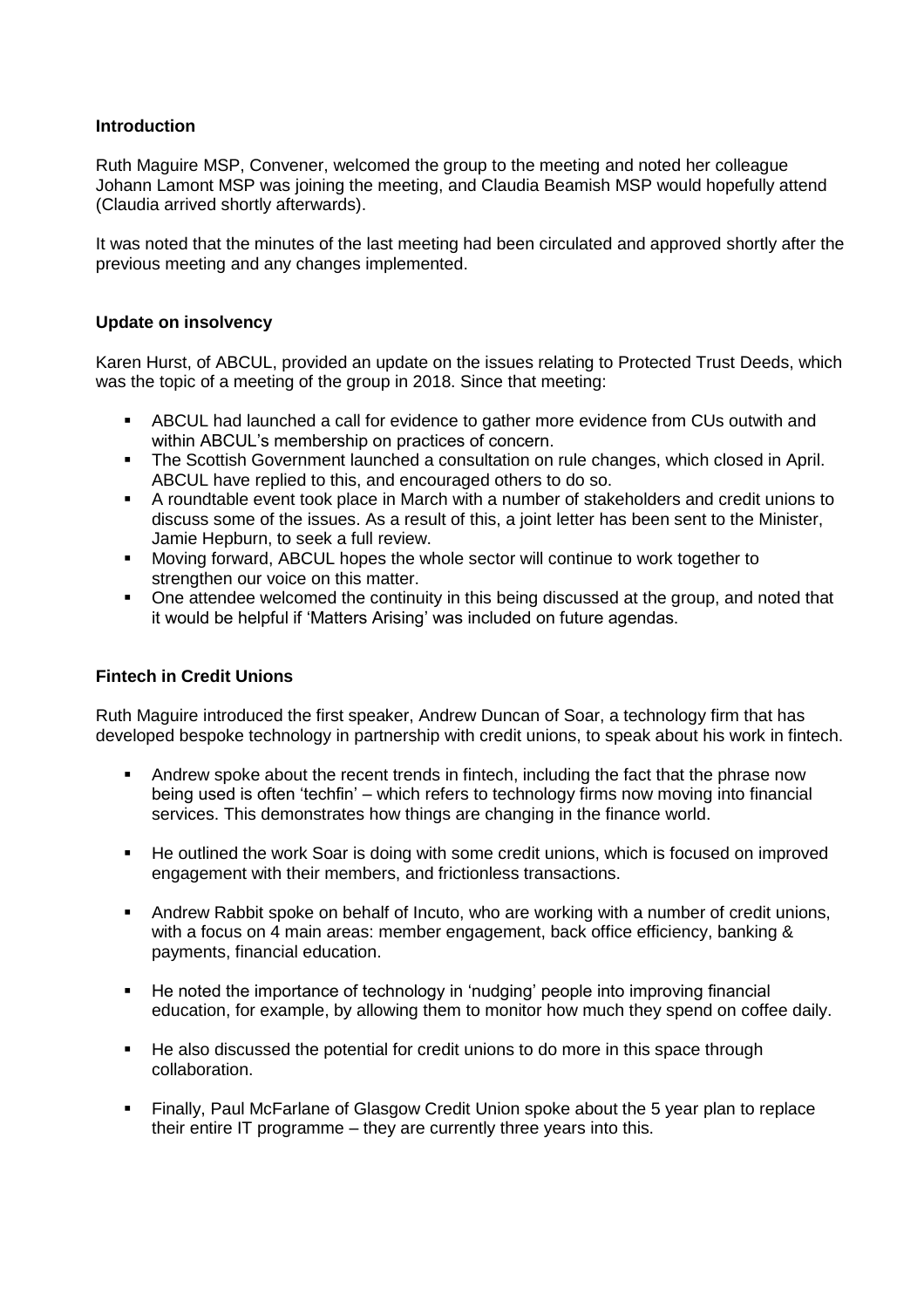- The plan was prompted by the previous system one which is used by a number of credit unions – no longer being suitable for the internet world. It also reflected the credit union's desire to compete with the technology offerings of mainstream financial services.
- **The changes have seen the credit union move to 18 different servers, and mean members** have 24/7 access to their accounts.
- Increasing awareness of cyber security was also huge factor in their thinking and, as a result, the credit union has recently created a new role of Chief Technology Officer. It is important that CUs do not 'outsource' security of their data.
- Moving forward, the credit union are adjusting to a new mobile app and website, fully replacing the existing backend system. It is estimated that the complete programme will have cost in the region of £1million.

Following the three presentations, there was an opportunity for questions, and an open discussion about the issues. This covered the following points:

- Whether the level of investment made by Glasgow Credit Union was realistically affordable for most other credit unions, and the fact that it would need to be porportionate. It was noted that there may be potential on collaboration on some areas of that investment, as the current back end system used by a number of credit unions, though not unsafe, had lacked investment over a long period of time which had left it 'tired'.
- There was a question about how credit unions could make use of technology to improve efficiency, whilst also ensuring the ethical treatment of members is a priority. It was also noted that it would be useful to know how the Scottish Government could support this work, if at all.
- In response, Andrew Rabbit noted that it is important that financial inclusion does not become about faceless technology, and the efficiencies technology allowed meant that those who needed it had access to personal support. It was also noted that it could help better understand why people make use of pay day lenders.
- One credit union manager noted that it would be helpful for the sector to 'share the pain' of investment in this sort of technology, given the lack of funds (particularly in smaller credit unions) to make comparable investments. Andrew Duncan, Soar, pointed out that in many instances the work has been done in developing new products for the sector.
- Glasgow Credit Union pointed out that not all credit unions would need, for example, to invest in 18 servers. However, there are always security implications that need to be considered.
- One attendee noted that the Scottish Government could help credit unions invest in new technologies – most do not require the size of investment that Glasgow Credit Union has had to make. It was also noted that the collaboration within the sector in order to improve its buying power.
- There were some comments about the role ethical technology can play in assisting people manage Universal Credit.
- There was a question about how technology might be used to assist both individuals and lenders when they got into financial difficulty. The fintech representatives noted that new technologies allow for more scrutiny of financies, so may enable earlier discussions when someone is in difficulty, and enable them to be signposted towards help sooner. It was also noted that individuals often do not want to talk about money problems, so may be more responsive to, for example, text prompts.
- Another credit union was keen to know how the sector can move this forward, and how credit unions can start on the journey of transformation.
- Robert Kelly, on behalf of ABCUL, outlined plans for a series of town hall events which will look at the future priorities of the sector. Technology will almost certainly be part of those discussions. He also referenced the Credit Union Expansion Project, which had not gone to plan. However, he welcomed the efforts being made by credit unions such as